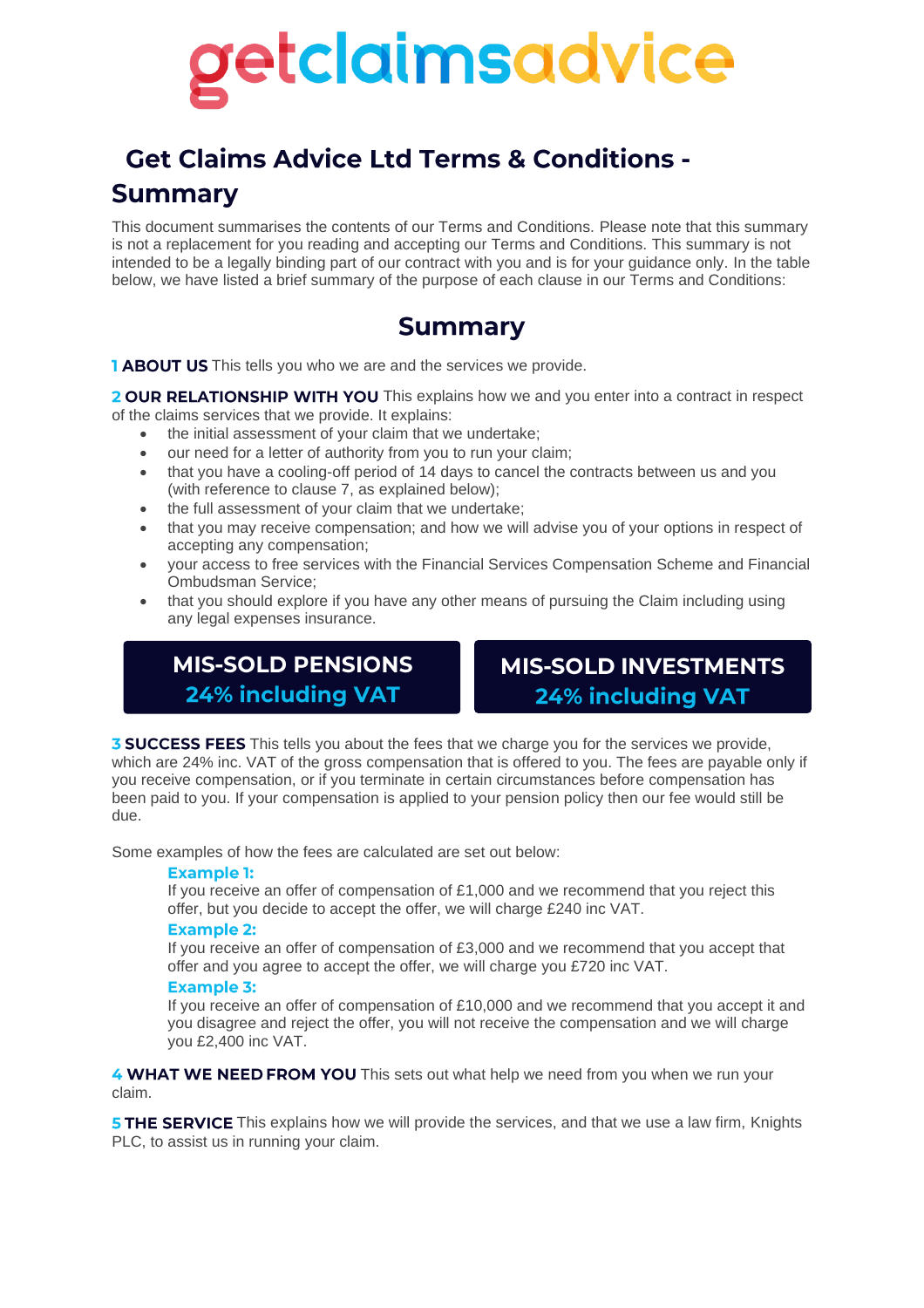6 CONFIDENTIALITY, IP AND DATA PROTECTION This explains our obligations to you in terms of keeping your information confidential and complying with data protection laws.

**7 CANCELLATION** This sets out your rights to cancel the contract between us and you at various points throughout our provision of the services. If you cancel within 14 days of entering into the contract, you may be able to cancel without charge; at other times, we may need to charge you for cancelling the contract, or otherwise still receive a Success Fee payment out of compensation you receive in future in respect of your claim.

Clause 7 also sets out our own rights to cancel the contract in certain circumstances.

8 STORAGE OF PAPERS AND DOCUMENTS This explains how we store your records and documents in respect of your claim.

9 COMPLAINTS This sets out our complaint's procedure, and your rights to complain directly to the Financial Ombudsman Service.

**10 LIMITATION OF LIABILITY** This provision sets out our liability to you for the claims services we provide.

**11 COMMUNICATION BETWEEN YOU AND US, AND US AND THIRD PARTIES** This sets out how we and you should communicate in respect of the claims services.

12 THIRD PARTY RIGHTS The contract for claims services is just between us and you, and you cannot pass benefit of our services to anyone else.

**13 GENERAL** These provisions are "boilerplate" provisions that prop-up any contract, such as which law applies to the contract and which court we and you can go to in the unlikely event there is a dispute.

| <b>NAME</b> | <b>SIGNATURE</b> | <b>DATE</b> |
|-------------|------------------|-------------|
|             |                  |             |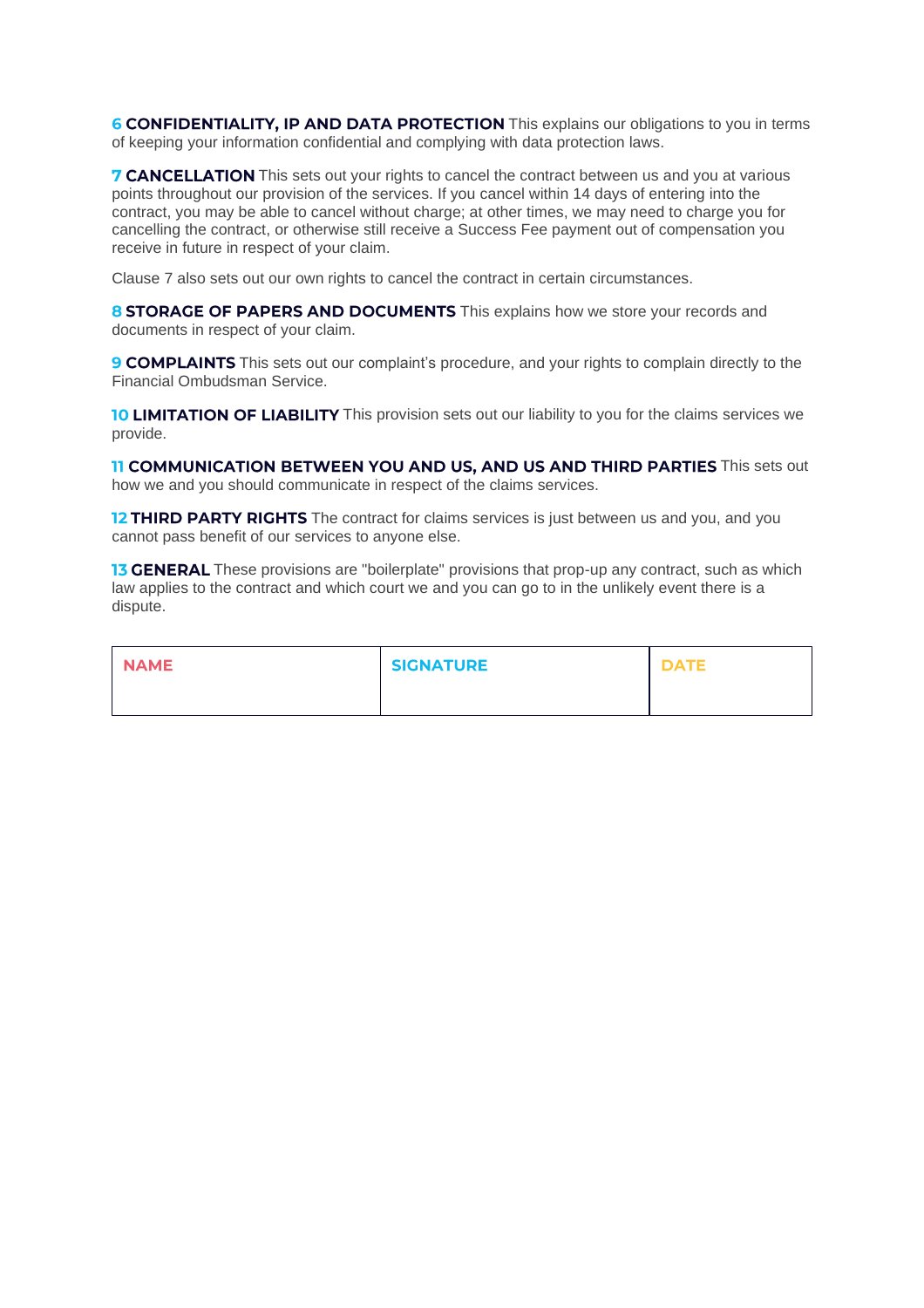## **Get Claims Advice Ltd - Terms of Business**

(these "Terms of Business") In these Terms of Business, "we", "us" and "our" refers to Get Claims Advice Ltd.

#### **1 ABOUT US**

**1.1** We are a company registered in England and Wales under registered number 09051424. Our registered office is at Get Claims Advice Ltd, Peter House, Oxford Street, Manchester, M1 5AN. Company Registration: 09051424 Get Claims Advice Ltd is authorised and regulated by the Financial Conduct Authority Reg No. 831103. You can check this on the Financial Services Register by visiting the FCA's website http://www.fca.org.uk/register or by contacting the FCA on 0800 111 6768

**1.2** We provide a claims management service (the "Services") in relation to mis-sold financial products and any associated underlying investments ("Products"). We can examine the advice and service provided by your financial advisor ("FA") to see if the FA incorrectly advised you in respect of a Product. We will also in certain cases examine your Product providers and their business take-on process to see if they acted in your best interest.

#### **2 OUR RELATIONSHIP WITH YOU**

2.1 We will give you all of the information that you need to make a decision as to whether to use the Services for your claim in respect of the mis-selling to you of a Product ("Claim").

2.2 We provide Services to you on the basis of these Terms of Business and the relevant Engagement Letter (together this "Agreement"). The terms of this Agreement apply to the exclusion of any terms and conditions submitted, proposed or stipulated by you in whatever form and at whatever time.

#### **Initial Assessment**

2.3 We can carry out an initial assessment of your Claim. When completing that initial assessment, we will consider whether it is in your best interests to pursue a Claim. We will also assess whether any alternative routes would be better for you, such as contacting the Financial Services Ombudsman ("FOS") or Financial Services Compensation Scheme ("FSCS") directly, or instructing a Solicitor. We will record our assessment decision and advise you of this by telephone.

#### **Letter of Authority**

2.4 If, based on our initial assessment, you decide to instruct us to pursue the Claim, we will ask you to review these Terms of Business and will provide you with a letter of authority ("Letter of Authority") to sign so that we may contact your FA, and past and present Product providers, on your behalf. You should fill-in and sign the Letter of Authority, and send it back to us, if you would like us to run the Claim for you.

2.5 This Agreement shall be legally formed and each of us and you shall be legally bound when we have received the Terms of Business signed by you (or, if applicable, someone authorised to sign on your behalf) and we have confirmed back to you that we have sufficient information to run the Claim for you. Submission by you to us of the Terms of Business shall be deemed to be an offer by you to receive the Services from us, subject to the provisions of this Agreement. Once we have received the signed Terms of Business and Letter of Authority from you, we will contact you to inform you that we have accepted your offer.

2.6 You have a legal right to change your mind within 14 days after the date on which we accept your Terms of Business (the "Cooling-off Period"), within which you can cancel this Agreement without any charge. These rights, under the Consumer Contracts Regulations 2013, are explained in more detail in clause 7 below.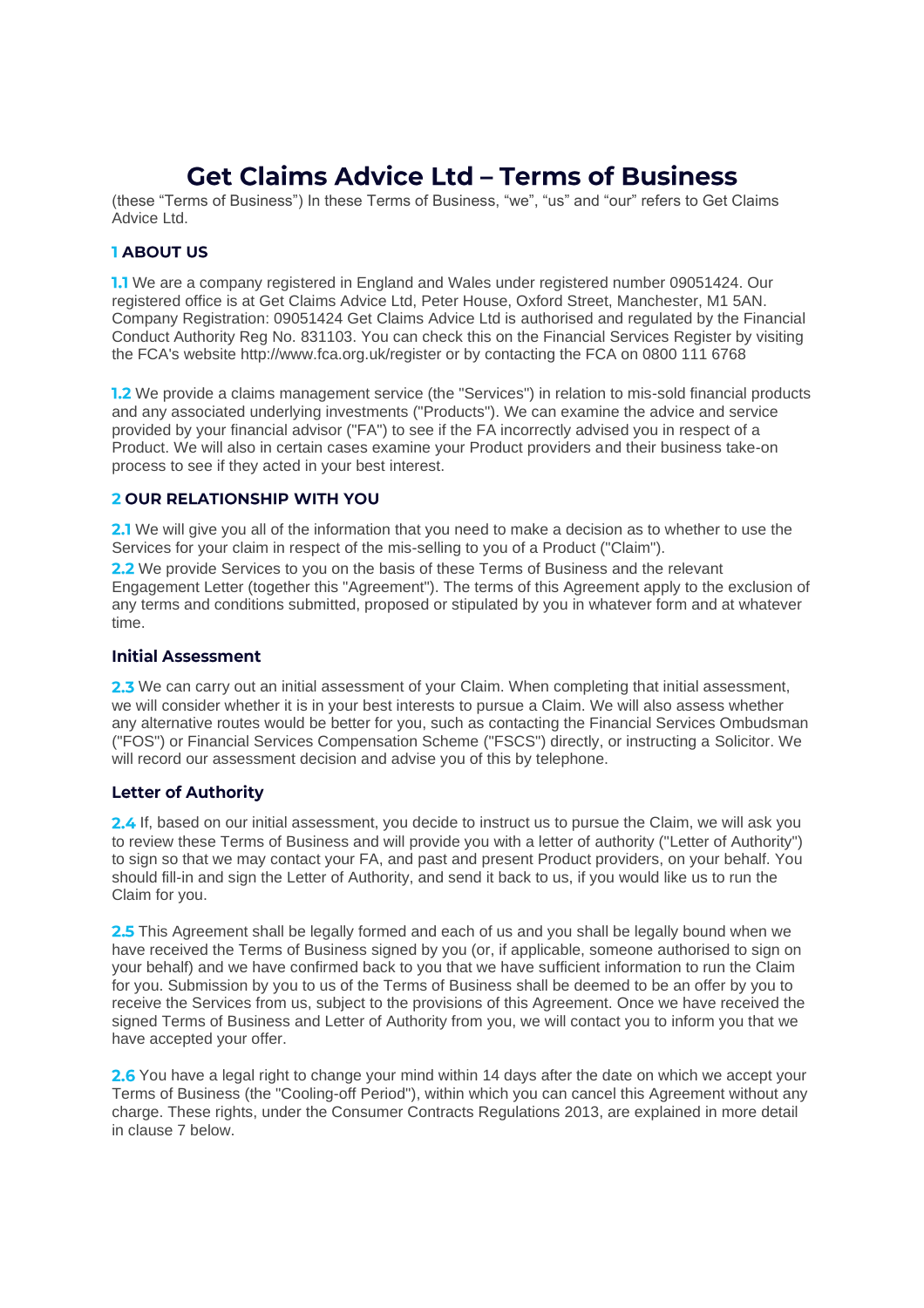#### **Full assessment and claim**

2.7 If you do not change your mind within the Cooling-off Period, after the Cooling-off Period we will carry out a full assessment of the viability of the Claim by asking you to provide us with any documentation that you have in respect of the Product, asking you detailed questions regarding the Product and examining the information and documents obtained from your FA and Product providers using your Letter of Authority. We will advise you in writing of our findings, suggested next steps and proposed approach to the Claim. Typical approaches we may consider taking are as follows:

- 2.7.1 if we believe that you were wrongly advised/mis-sold a Product, we will submit a letter of claim to your FA;
- 2.7.2 where the Claim is rejected by your FA we may submit it to the FOS for consideration if we believe this is the best course of action; we will assess this and advise you of this submission before we go ahead with it; or
- 2.7.3 if your FA no longer exists, we will seek to submit the Claim to the FSCS or to the FA's professional indemnity insurer.

We will keep you informed of the progress of the Claim regularly and will consult with you before taking any steps in relation to the Claim.

#### **Compensation**

2.8 If an offer of compensation is made by the FA or Product provider, we will assess this offer, benchmark it against any available and relevant industry guidelines in respect of compensation payments (including guidelines published by the Financial Conduct Authority and/or the FOS (the "Guidelines")) and provide you with a recommendation as to whether to accept the offer of compensation or not.

2.9 We will then provide you with an invoice for our services based on our Success Fee as shown in clause 3 below.

#### **Your options**

2.10 Please note that you are entitled to seek further advice in relation to the Claim and to consider what services might be most appropriate to the Claim. We will advise you after both our initial and full assessment of whether any alternative methods would be more appropriate for pursuing the Claim. In particular, you can do the claim yourself directly to the adviser or pension company for no charge. You can also approach the Financial Ombudsman Service and Financial Services Compensation Scheme for free if you wish for them to review your case, providing you have approached the adviser or pension provider first, and it falls within their remit.

#### **3 SUCCESS FEE**

3.1 You will pay us a success fee, in accordance with this clause 3, if you receive an offer of compensation from the FA or Product provider ('Success Fee"). The Success Fee is 24% inc. VAT of the gross compensation that is offered to you.

**3.2** If we are not successful in securing an offer of compensation for you, you will not have to pay any fee to us.

**3.3** If we are successful in securing an offer of compensation for you, we will review the offer, benchmark the offer against industry guidelines (including the Guidelines) and make a recommendation to you as to whether we consider it in your best interests to accept or reject the offer.

3.4 If we recommend that you reject the offer of compensation, and:

- 3.4.1 you agree with our recommendation, we will attempt to re-negotiate an alternative offer of compensation for you, and a Success Fee will then be payable should you receive an alternative offer which we recommend that you accept; or
- 3.4.2 you disagree with our recommendation and you decide to accept the offer of compensation, our Success Fee becomes due on the offer that you accept.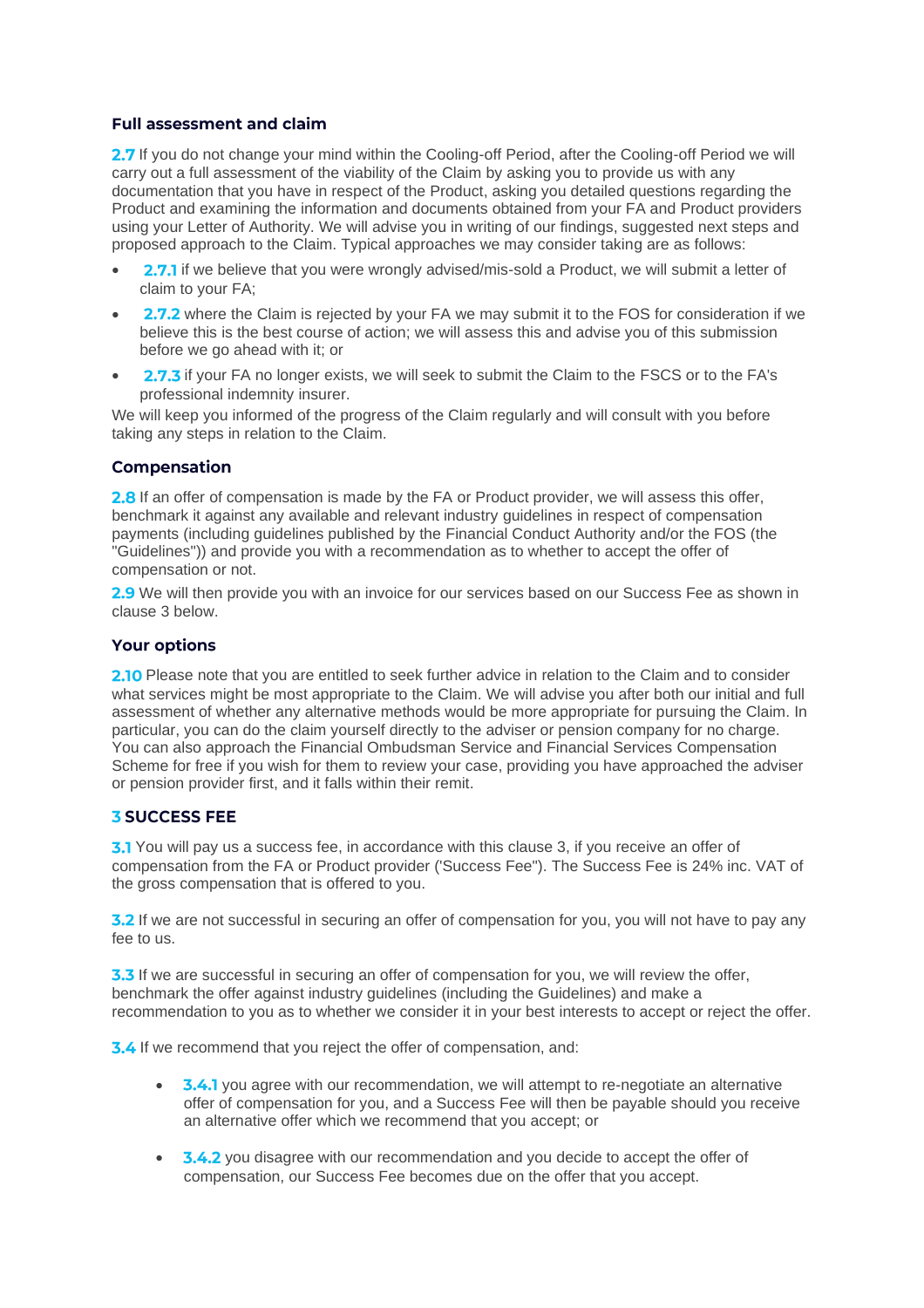**3.5** If we recommend that you accept an offer of compensation, and:

- 3.5.1 you agree with our recommendation and you decide to accept the offer of compensation, our Success Fee becomes due; or
- 3.5.2 you disagree with our recommendation and you decide to reject the offer of compensation, our Success Fee becomes due.

3.6 You should be aware that compensation means financial benefit which you receive as a result of the Services, whether this is attributed to any pension fund that you have or otherwise paid to you in cash. If you receive compensation directly back into your policy our fee will still be due. You should only use any compensation you receive in a way that is consistent with the cause of your Claim.

**3.7** You agree that we, or Knights PLC in accordance with clause 5.2 below, may receive the compensation payment from the Product provider or FA on your behalf. Any payments that we or Knights PLC receive on your behalf will be held in a Business Client Account until payment is made to you.

3.8 We will issue a notice of acceptance outlining any offer of compensation received. Which until signed and returned any payment held on your behalf held by ourselves or Knights PLC will not be released. Once notice acceptance has been received prompt payment will be made.

**3.9** We will issue an invoice to you for our Success Fee. This invoice will become payable within 14 days of us, Knights PLC, you, or any pension scheme you have relevant to the Product and the Claim (where applicable). receiving the compensation offered. We reserve the right for us, or Knights PLC, to deduct the Success Fee from any amounts received on your behalf before we make payment of such amounts to you.

3.10 Below are some illustrative examples of how our Success Fee will be calculated:

#### **Example 1:**

If you receive an offer of compensation of  $£1,000$  and we recommend that you reject this offer, but you decide to accept the offer, we will charge you £240 inc. VAT.

#### **Example 2:**

If you receive an offer of compensation of £3,000 and we recommend that you accept that offer and you agree to accept the offer, we will charge you £720 inc. VAT.

#### **Example 3:**

If you receive an offer of compensation of £10,000 and we recommend that you accept that offer and you disagree and reject the offer, you will not receive the compensation and we will charge you £2,400 inc. VAT.

**3.11** In the event that you terminate this Agreement after the Cooling-off Period and we have performed the steps set out in clause 2.7 above, but either:

**3.11.1** you have not yet received any offer of compensation in respect of your claim; or

3.11.2 you have received an initial offer of compensation but further or revised offers of compensation in respect of your claim are made (due to changing entitlements, information, analyses, FSCS assessments or otherwise);

then we shall be due a Success Fee in respect of any such offer, further offer or revised offer that is made to you. Please see clause 7 below for more information on your right to terminate this Agreement and what happens on termination. Below are some illustrative examples of how such further Success Fees will be calculated:

**Example 1:** If you have not received any offer of compensation when you tell us you would like to terminate this Agreement, but, following termination, you receive an offer of compensation of £10,000 and you decide to accept the offer, we will charge you £2,400 inc VAT.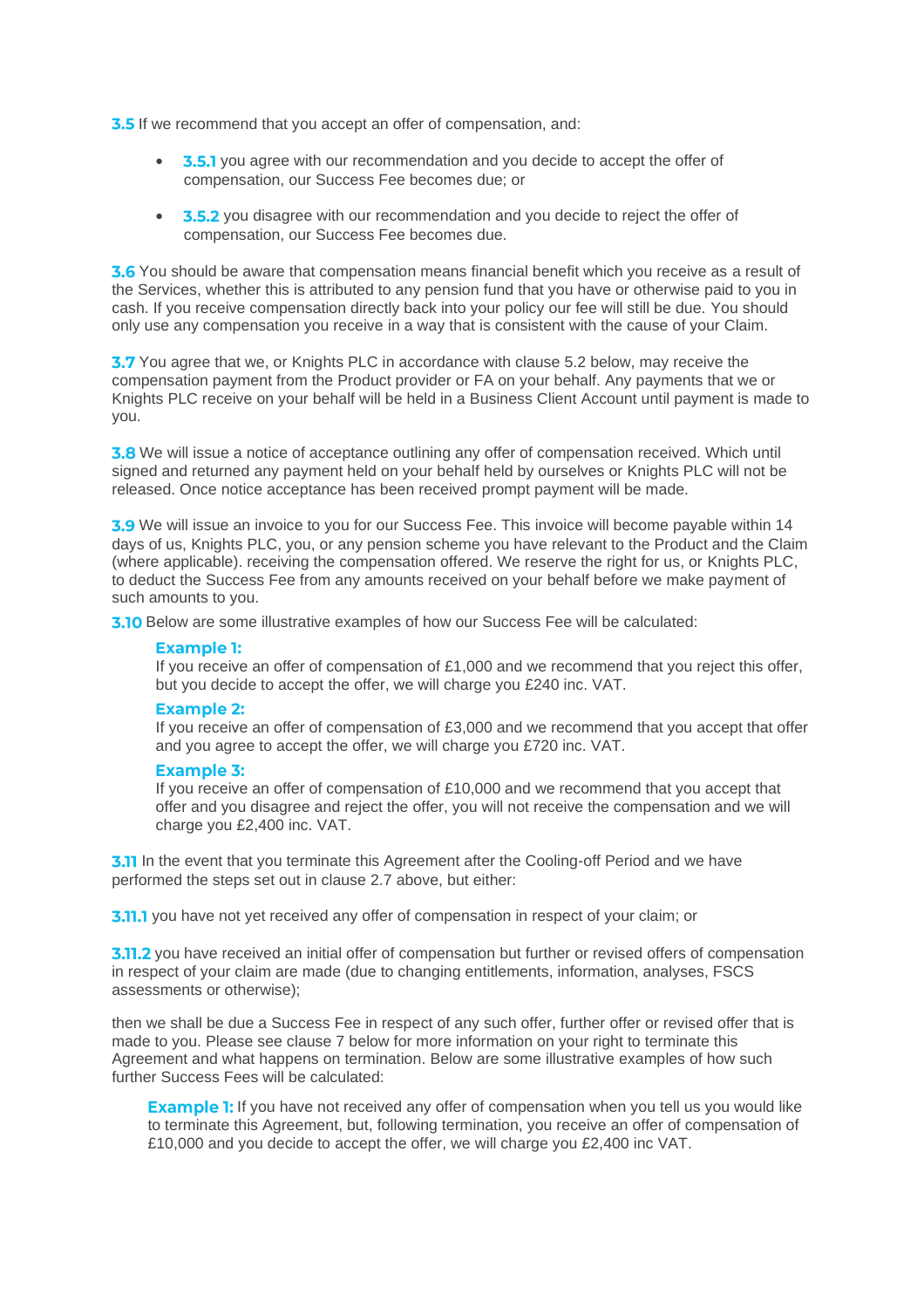**Example 2:** If you receive an offer of compensation of £10,000 before you terminate this Agreement that you accept, we will charge you £2,400 inc VAT. If, following termination of this Agreement, you receive a further offer of compensation of an additional £10,000 and you decide to accept the offer, we will charge you an additional £2,400 inc VAT.

**3.12** Please note that we may pay referral fees to introducers that refer Claims to us.

3

#### **4 WHAT WE NEED FROM YOU**

4.1 You shall:

- 4.1.1 always supply to us truthful, complete and accurate information;
- 4.1.2 forward to us any correspondence which you receive regarding the Claim, and you must provide us with any and all information and documents which are relevant to the Claim, and which you possess, such as any documentation or information about your Product, and anything given to you by your FA; we will rely upon the responses and documentation you provide to assist us with our assessment of the Claim and the best way to pursue it;
- 4.1.3 promptly reply with as much detail as possible to any requests for further information and documents we make; and
- 4.1.4 pay the Success Fee in accordance with clause 3 above.

#### **5 THE SERVICE**

**5.1** In providing our services to you:

- **5.1.1** we will use our reasonable skill and care;
- 5.1.2 we have the necessary competence to provide the Services and a working knowledge of the legislation and rules relating to the regulated claims management services;
- 5.1.3 our staff have the necessary training and competence to perform their duties; and
- 5.1.4 we will only advice you to pursue a Claim if we consider that it is in your best interests to do so.

**5.2** We use Knights PLC to assist us in providing the Services. Knights PLC is a firm of solicitors that is authorised and regulated by the Solicitors Regulation Authority (SRA no. is 420638).

#### **6 CONFIDENTIALITY, IP AND DATA PROTECTION**

6.1 We are under a professional duty to keep your affairs confidential and, in any event, we place the utmost importance on keeping all of your affairs confidential. The data controller in respect of any personal data that you provide to us is Get Claims Advice Ltd and we process the personal data that you provide to us in accordance with our privacy policy ("Privacy Policy")..

6.2 Certain information that we provide to you is provided in confidence and may not be supplied to third parties. Where a report or document that we have prepared for you needs to be supplied to a third party by you, we reserve the right to stipulate the terms of any disclosure and/or to insist that the third party contracts directly with us before receiving such report or document.

**6.3** We use the information you provide to us primarily for the provision of claims management services to you and for related purposes. Our use of that information is subject to your instructions, relevant data protection laws and our duty of confidentiality. Our work for you may require us to give information to third parties such as solicitors and other professional advisers and/or service providers, and our Privacy Policy sets out how we use your personal data.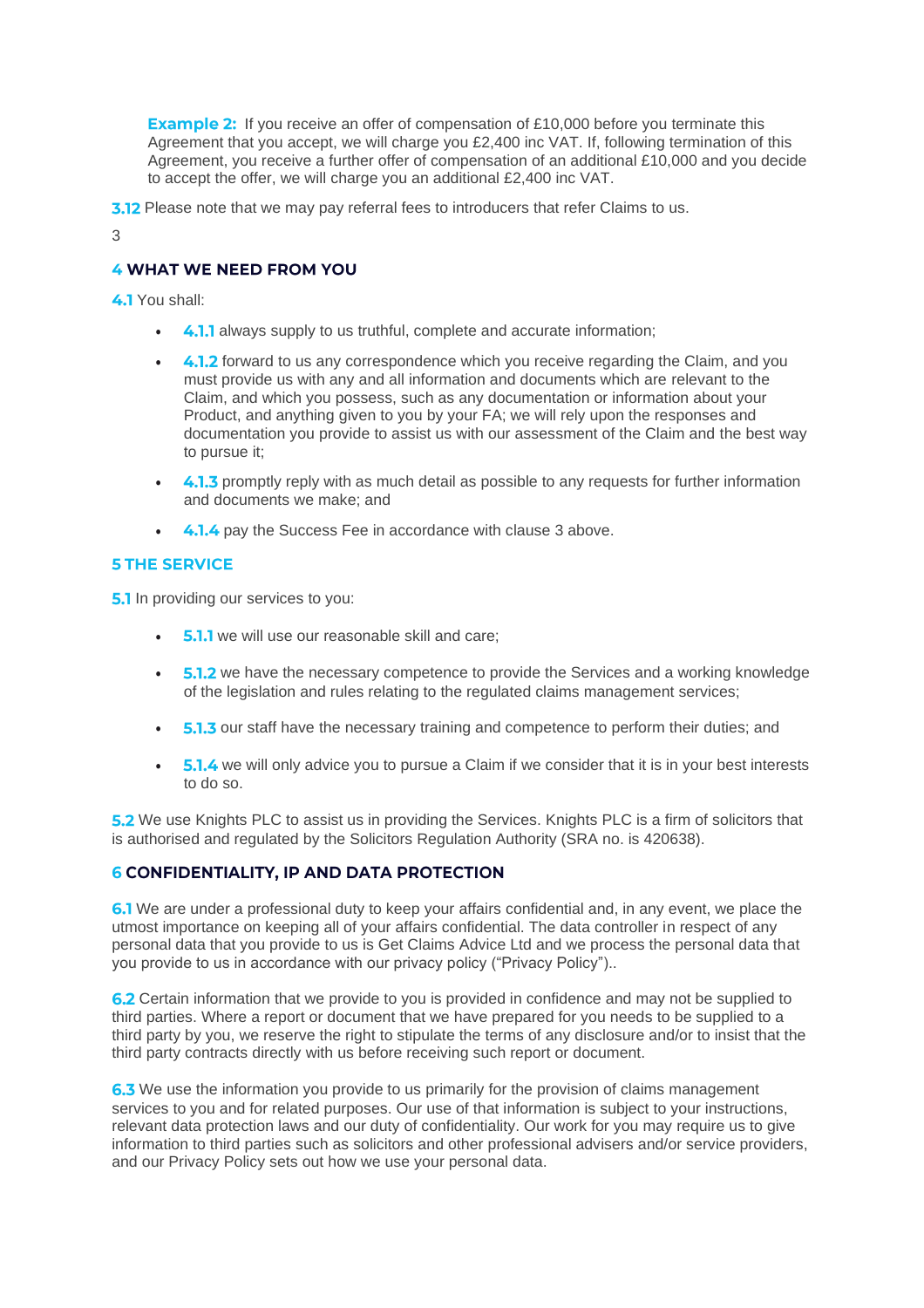6.4 Our Privacy Policy sets out the rights that you have under data protection legislation in respect of the personal data that we hold about you.

6.5 We may share your personal data with selected third parties including our business partners, suppliers and sub-contractors for the performance of any contract we enter into with you.

6.6 We own and retain all intellectual property rights in the work that we do for you (including, but not limited to, documentation). We hereby grant you a non-exclusive, revocable licence to use such work for the purposes for which we have provided it, but for no other purpose.

#### **7 CANCELLATION**

7.1 You have a right to cancel your instructions to us (by telephone, letter, fax or e-mail) within 14 days of the day after the date that we accept your Terms of Business. If you cancel the contract within the Cooling-off Period, but you instruct us to, and we do, carry out an item of work during the Cooling-Off Period before you have cancelled:

7.1.1 if we have not performed the requirements set out in clause 2.7 above, then you will be liable to pay our reasonable costs for that work we have performed at a rate of £90 inc VAT per hour to a maximum of a total value of £900 inc VAT; and

7.1.2 if we have performed the requirements set out in clause 2.7 above, then clause 3.11 above would apply and you may need to pay us Success Fees after termination; entirely at our discretion. However, subject to the above points, if you exercise your cancellation right, you would not be charged for the Services.

**7.2** If you are ending this Agreement for a reason set out in this clause 7.2, this Agreement will end immediately and we will refund you in full for any Services which have not been provided and you may also be entitled to compensation. The reasons are:

- 7.2.1 there is a risk that supply of the Services may be significantly delayed because of events outside our control;
- 7.2.2 we have suspended supply of the Services for technical reasons, or notify you we are going to suspend them for technical reasons, in each case for a period of more than one month; or
- 7.2.3 you have a legal right to end the contract because of something we have done wrong.

**7.3** Even if we are not at fault and you do not have a right to change your mind as the Cooling-off Period has passed (see clauses 7.1 and 7.2 above), you can still end this Agreement before it is completed, but you may have to pay us in accordance with clause 3.11 above. If you want to end this Agreement before it is completed where we are not at fault and you have not changed your mind during the Cooling-off Period, just contact us to let us know. This Agreement will end immediately, but clause 3.11 above will apply regardless of termination if we have performed clause 2.7 above (entirely at our discretion) at the time of termination. If we have not performed clause 2.7 (entirely at our discretion) at the time you terminate this Agreement, then we may charge you reasonable compensation for the provision of the Service up to the point of cancellation, chargeable at a rate of £90 inc VAT per hour to a maximum of a total value of £900 inc VAT; the amount will be in proportion to what has been supplied, in comparison with the full coverage of this Agreement.

7.4 We can cancel this Agreement if you materially breach any of your responsibilities and you fail to rectify your breach within 28 days of us telling (which we will attempt to do by both telephone and post); if we cancel this Agreement for that reason, entirely at our discretion:

**7.4.1** if we have performed the steps set out in clause 2.7 above, then clause 3.11 above will apply and you may need to pay us Success Fees after termination; or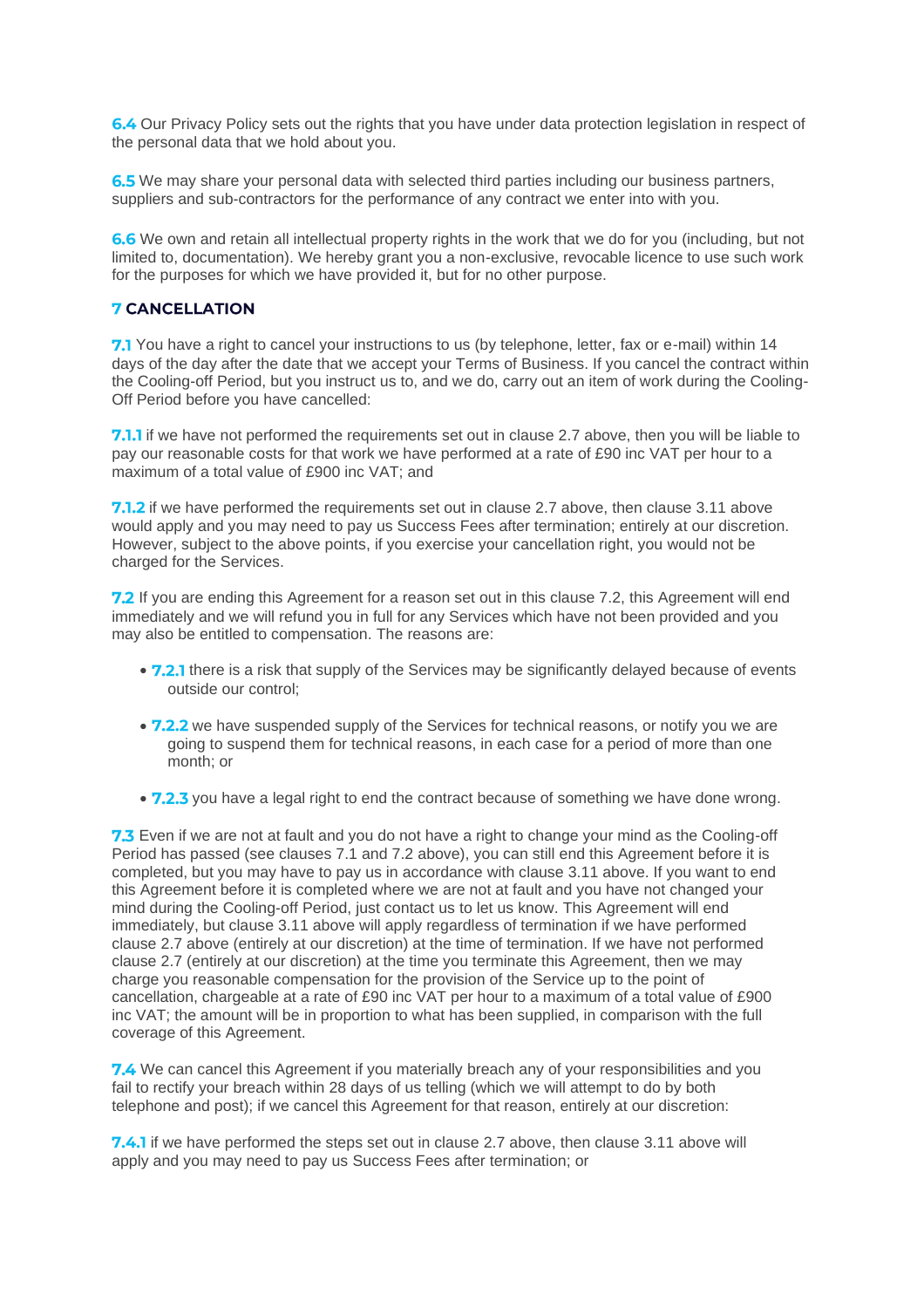7.4.2 if we have not performed the steps set out in clause 2.7 above, then we may charge you a reasonable compensation for the provision of the Services up to the point of cancellation, chargeable at the rate of £90 inc VAT per hour plus VAT per hour to a maximum of a total value of £900 inc VAT. The amount will be in proportion to what has been supplied, in comparison with the full coverage of this Agreement.

7.5 To cancel this Agreement, please let us know by doing one of the following, in person, verbally, by telephone, by post or via email:

- 7.5.1 Call us 01204 205 061 or email us at [help@getclaimsadvice.co.uk, p](mailto:help@getclaimsadvice.co.uk)roviding details of your name, home address, details of the Claim and, where available, your phone number and email address;
- 7.5.2 Complete the cancellation form and post it to us at the address on the form, or simply write to us at that address, including details of your Claim and your name and address.

#### **8 STORAGE OF PAPERS AND DOCUMENTS**

8.1 We are entitled to keep all your papers and documents (whether in physical or electronic format) while there is money owing to us by you. On conclusion of a claim, we will, in most cases, keep our file of papers (except for any of your papers which are returned to you) for no more than 6 years, although in some cases we may keep the file for up to 12 years. We will keep the file in our archive storage on the understanding that we have the authority to destroy it in no less than 2 years after the date on which we, Knights PLC, you or your pension scheme (if applicable) receive payment of compensation in respect of your Claim. We will not destroy documents which you ask us to deposit in safe custody, although we reserve the right to charge for such long-term storage.

8.2 If we retrieve papers or documents from our archive storage we will not normally charge for such retrieval (although we may pass on any third party costs which we incur). However, we may make a charge based on time spent providing stored papers or documents to you or another at your request. We may also charge for reading, correspondence or other work necessary to comply with the instructions given by you or on your behalf.

8.3 External firms or organisations may conduct audit or quality checks on our business. These external firms or organisations are required to maintain confidentiality in relation to your files.

#### **9 COMPLAINTS**

**9.1** We are confident of providing a high quality service in all respects. Our aim is to give all clients a quality service, advice and representation in a courteous and friendly manner, to explain what we are doing on your behalf and why, and regularly to report the progress of your matter to you.

**9.2** If you have a complaint, please ask for a copy of our complaints procedure. You may make a complaint by contacting us in the following ways:

- $\bullet$  9.2.1 01204 205 061;
- 9.2.2 help@getclaimsadvice.co.uk; or
- 9.2.3 1st Floor, Bayley House, St Georges Square, Bolton, BL1 2HB.

**9.3** We will acknowledge your complaint within five days, giving you the name or job title of the individual handling the complaint for us, together with details of our internal complaints handling procedures.

**9.4** We will seek to provide a full response within four weeks; if we are unable to do so we will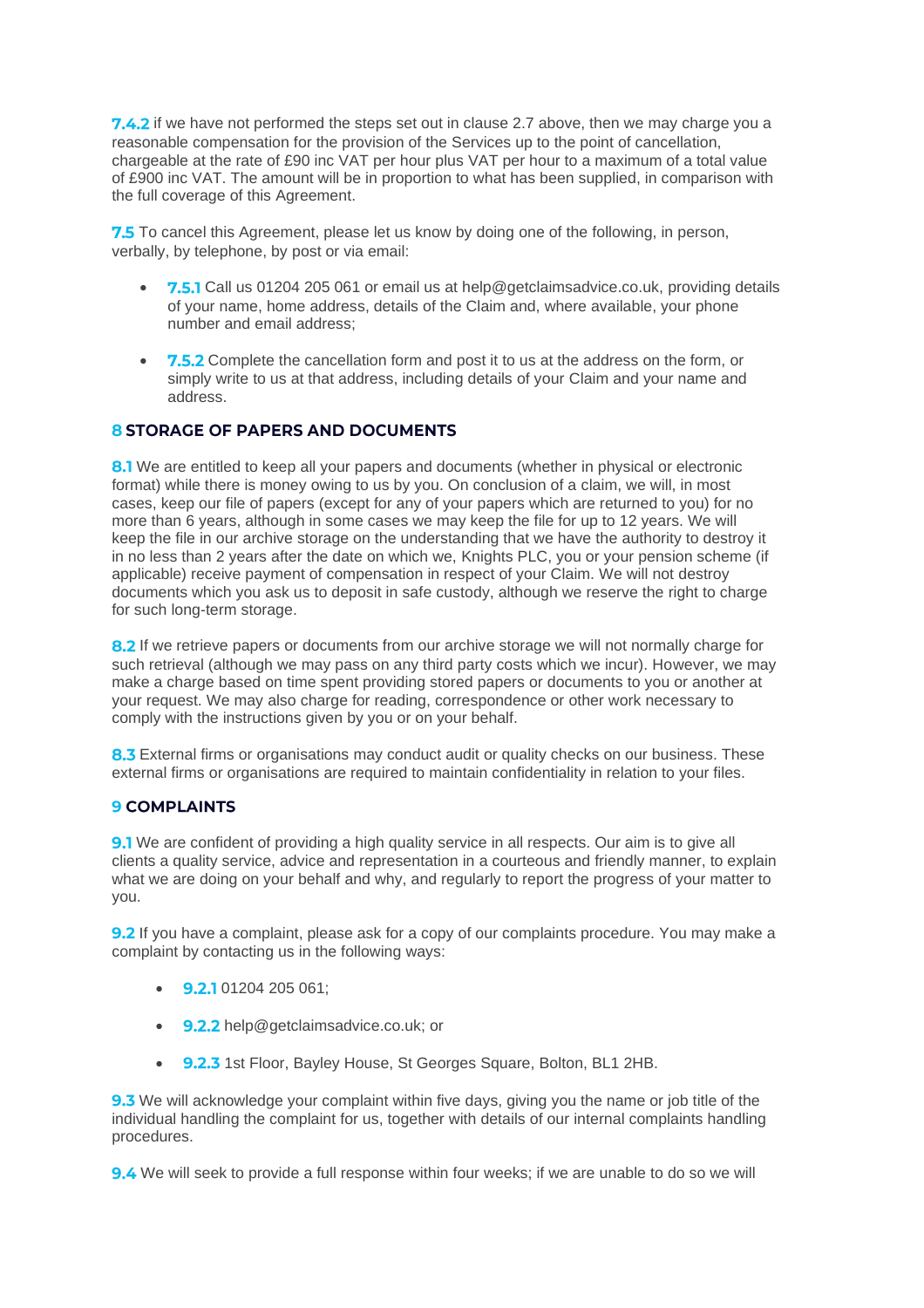issue and send a final response within eight weeks of your initial complaint.

**9.5** We will investigate any complaints using a person of sufficient competence who, wherever possible, is not directly involved in the matter which is the subject of your complaint.

**9.6** If you are not satisfied with the handling of your complaint, or we do not respond within eight weeks, you may refer the matter to the Financial Ombudsman Service.

9.7 If you have a complaint in respect of Claims Management Services, you can complain to the Financial Ombudsman Service as follows:

- **9.7.1** calling them on 0800 023 4567:
- **9.7.2** write to them at Financial Ombudsman, Exchange Tower, Harbour Exchange, London, E14 9SR;
- 9.7.3 visiting the website at http:// [www.financial-ombudsman.org.uk;](http://www.legalombudsman.org.uk/helping-the-public/%3B)

**9.8** To report a complaint to the Financial Ombudsman Service, you must do so within either six years of the problem leading to the complaint happening, or three years from when you found out about it, you must also refer your complaint to the Financial Ombudsman Service within six months of our final response to your complaint. If you do not meet those timelines, the Legal Ombudsman may not be able to help you.

#### **10 LIMITATION OF LIABILITY**

10.1 You are a consumer, and nothing in this Agreement (including, without limitation, this clause 11) affects or limits your statutory rights.

**10.2** If we fail to comply with this Agreement, we are responsible for loss or damage you suffer that is a foreseeable result of our breach of this Agreement or our negligence, but we are not responsible for any loss or damage that is not foreseeable. Loss or damage is foreseeable if they were an obvious consequence of our breach or if they were contemplated by you and us at the time we entered into this contract.

**10.3** We only provide services to you, as a consumer, for domestic and private use. You agree not to use our services for any commercial, business or re-sale purpose, and, subject to clause 11.4 below, we shall have no liability for any loss of profit, loss of business, business interruption or loss of business opportunity.

10.4 We shall not exclude or limit liability for:

- $\cdot$  **10.4.1** our fraud;
- **10.4.2** any breach of the terms implied by sections 13 to 15 of the Supply of Goods and Services Act 1982;
- **10.4.3** the Consumer Rights Act 2015;
- **10.4.4** the Consumer Protection (Amendment) Regulations 2014;
- **10.4.5** any consumer rights under the Misrepresentation Act 1967 that cannot be excluded or limited at law; and
- **10.4.6** any other liability which cannot be excluded or limited by applicable law.

#### **11 COMMUNICATION BETWEEN YOU AND US, AND US AND THIRD PARTIES**

**11.1** We will communicate with you by whatever means are appropriate in the circumstances. We